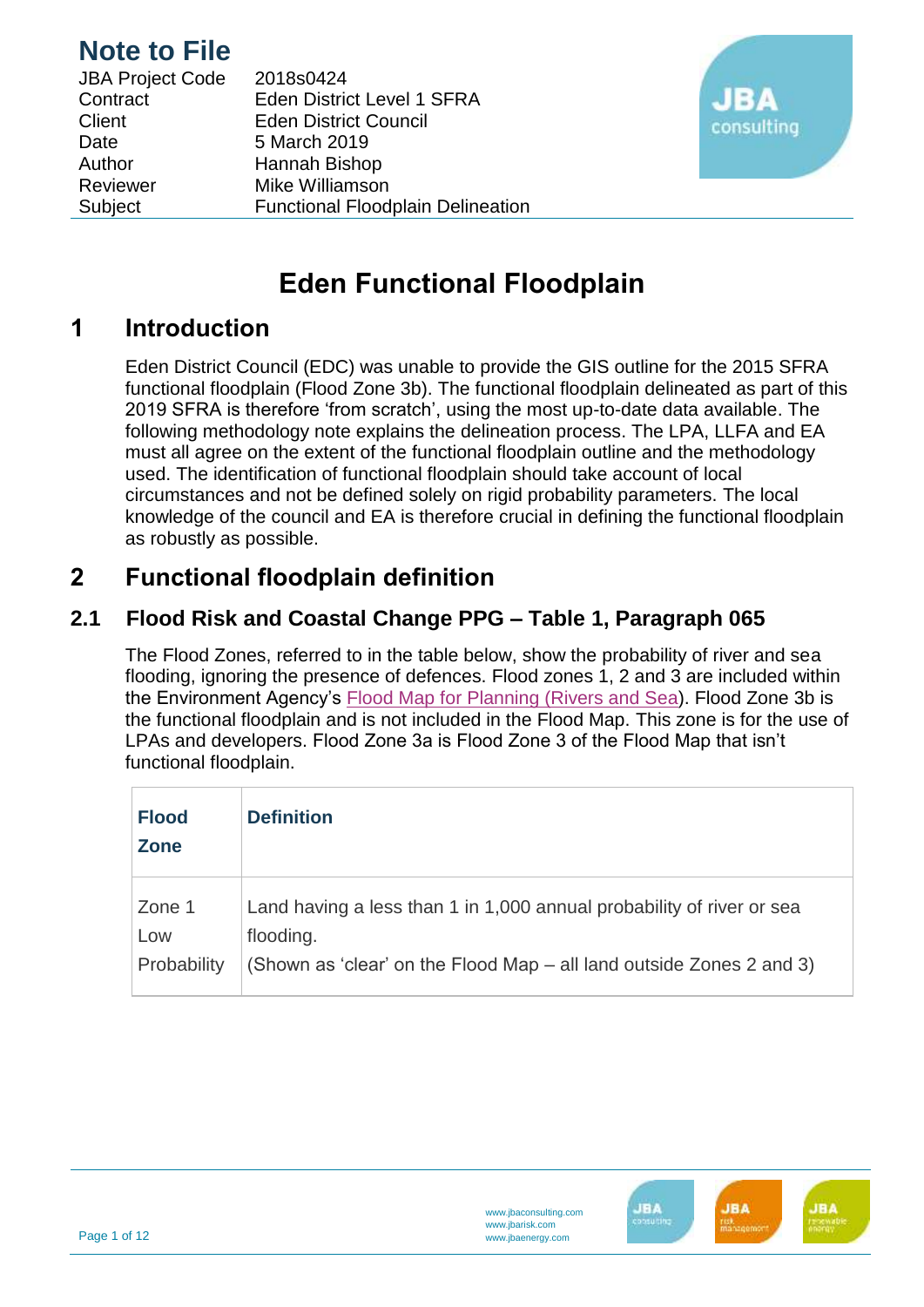| <b>JBA Project Code</b> | 2018s0424                                |
|-------------------------|------------------------------------------|
| Contract                | <b>Eden District Level 1 SFRA</b>        |
| Client                  | <b>Eden District Council</b>             |
| Date                    | 5 March 2019                             |
| Author                  | Hannah Bishop                            |
| Reviewer                | Mike Williamson                          |
| Subject                 | <b>Functional Floodplain Delineation</b> |



| <b>Flood</b><br><b>Zone</b>                | <b>Definition</b>                                                                                                                                                                                                                                                                                                                                          |
|--------------------------------------------|------------------------------------------------------------------------------------------------------------------------------------------------------------------------------------------------------------------------------------------------------------------------------------------------------------------------------------------------------------|
| Zone 2<br><b>Medium</b><br>Probability     | Land having between a 1 in 100 and 1 in 1,000 annual probability of<br>river flooding; or<br>Land having between a 1 in 200 and 1 in 1,000 annual probability of sea<br>flooding.<br>(Land shown in light blue on the Flood Map)                                                                                                                           |
| Zone 3a<br>High<br>Probability             | Land having a 1 in 100 or greater annual probability of river flooding; or<br>Land having a 1 in 200 or greater annual probability of sea flooding.<br>(Land shown in dark blue on the Flood Map)                                                                                                                                                          |
| Zone 3b<br>The<br>Functional<br>Floodplain | This zone comprises land where water has to flow or be stored in<br>times of flood.<br>Local planning authorities should identify in their Strategic Flood Risk<br>Assessments areas of functional floodplain and its boundaries<br>accordingly, in agreement with the Environment Agency.<br>(Not separately distinguished from Zone 3a on the Flood Map) |

Note: The Flood Zones shown on the Environment Agency's Flood Map for Planning (Rivers and Sea) do not take account of the possible impacts of climate change and consequent changes in the future probability of flooding. Reference should therefore also be made to the [Strategic Flood Risk Assessment](http://planningguidance.communities.gov.uk/blog/guidance/flood-risk-and-coastal-change/strategic-flood-risk-assessment/) when considering location and potential future flood risks to developments and land uses.

### **2.2 Flood Risk and Coastal Change PPG – Paragraph 015**

The definition of Flood Zone 3b in Table 1 explains that local planning authorities should identify areas of functional floodplain in their Strategic Flood Risk Assessments in discussion with the Environment Agency and the lead local flood authority. The identification of functional floodplain **should take account of local circumstances and not be defined solely on rigid probability parameters**. However, land which would naturally flood with an annual probability of 1 in 20 (5%) or greater in any year, or is designed to flood (such as a flood attenuation scheme) in an extreme (0.1% annual

**JBA** 

.<br>IV iliz

**JBA** 

**JBA** 

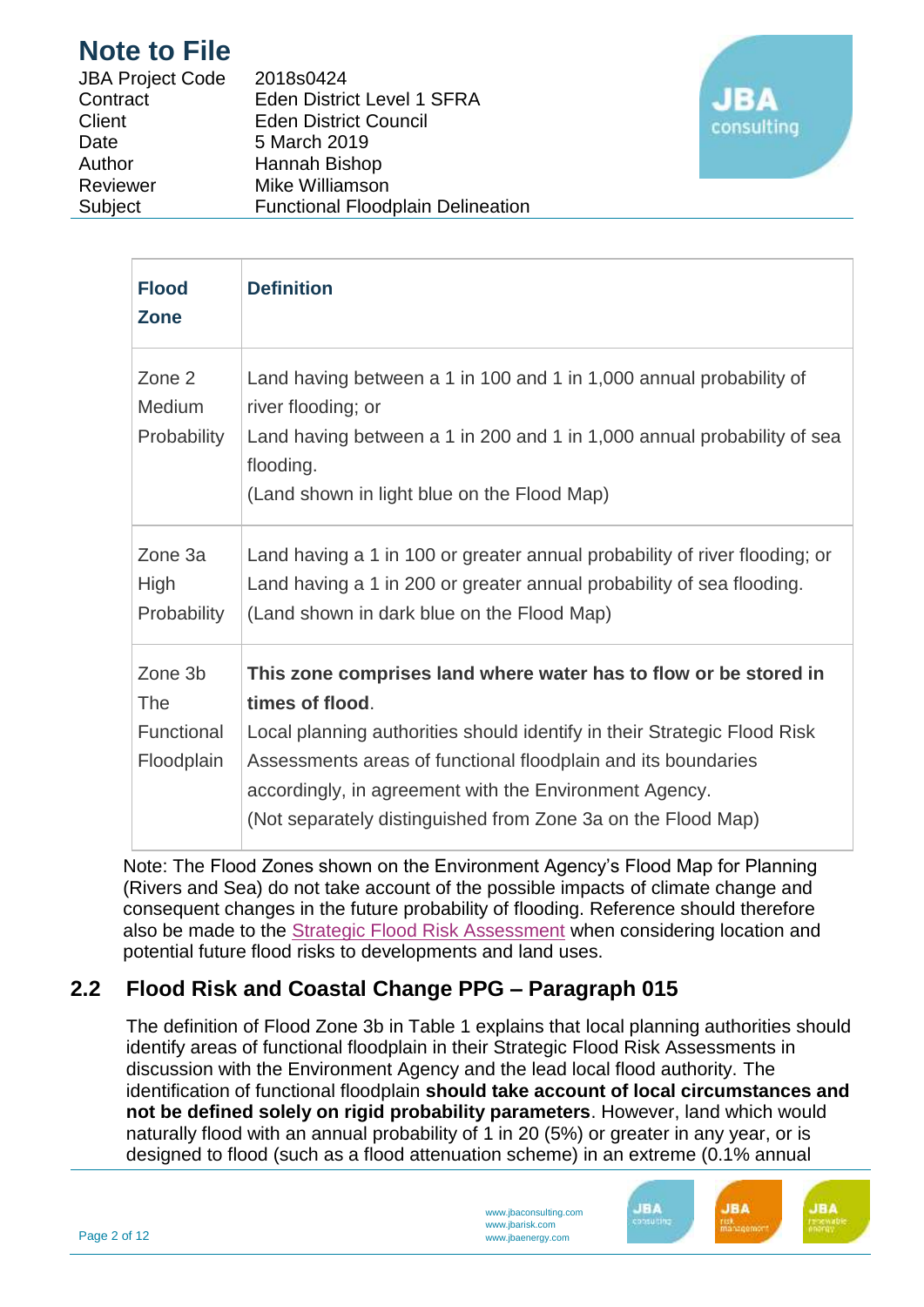| <b>JBA Project Code</b> | 2018s0424                                |
|-------------------------|------------------------------------------|
| Contract                | Eden District Level 1 SFRA               |
| Client                  | <b>Eden District Council</b>             |
| Date                    | 5 March 2019                             |
| Author                  | Hannah Bishop                            |
| Reviewer                | Mike Williamson                          |
| Subject                 | <b>Functional Floodplain Delineation</b> |



probability) flood, should provide a starting point for consideration and discussions to identify the functional floodplain.

A functional floodplain is a very important planning tool in making space for flood waters when flooding occurs. Generally, development should be directed away from these areas using the Environment Agency's catchment flood management plans, shoreline management plans and local flood risk management strategies produced by lead local flood authorities.

The area identified as functional floodplain **should take into account the effects of defences** and other flood risk management infrastructure. Areas which would naturally flood, but which are prevented from doing so by existing defences and infrastructure or solid buildings, will not normally be identified as functional floodplain. If an area is intended to flood, e.g. an upstream flood storage area designed to protect communities further downstream, then this should be safeguarded from development and identified as functional floodplain, even though it might not flood very often.

## **3 2015 functional floodplain**

Text taken from the 2015 Level 1 SFRA report:

The Environment Agency have provided mapping to Flood Zone 3 information, this is enhanced by information relating to 1 in 20 year flooding which is taken to form the basis of the functional flood plain (or Flood Zone 3b). More specific modelling was made available for:

- Appleby: River Eden;
- Eamont Bridge: River Eamont; and
- Thacka Beck: Penrith.

### **4 Functional floodplain update**

Based on the above guidance and definitions provided in the FRCC-PPG, the following modelled flood outlines (MFO) were provided by the EA to assist in the production of the functional floodplain:

| <b>Model/Watercourse</b> | Year | <b>Return period</b> | Defended?  |
|--------------------------|------|----------------------|------------|
| Appleby, River Eden      | 2014 | 20yr                 | Defended   |
| Brockleymoor             | 2017 | 20 <sub>yr</sub>     | Defended   |
| <b>Great Ormside</b>     | 2009 | 25 <sub>yr</sub>     | Unknown    |
| Eden Tribs: Brough       | 2006 | 25 <sub>yr</sub>     | Undefended |

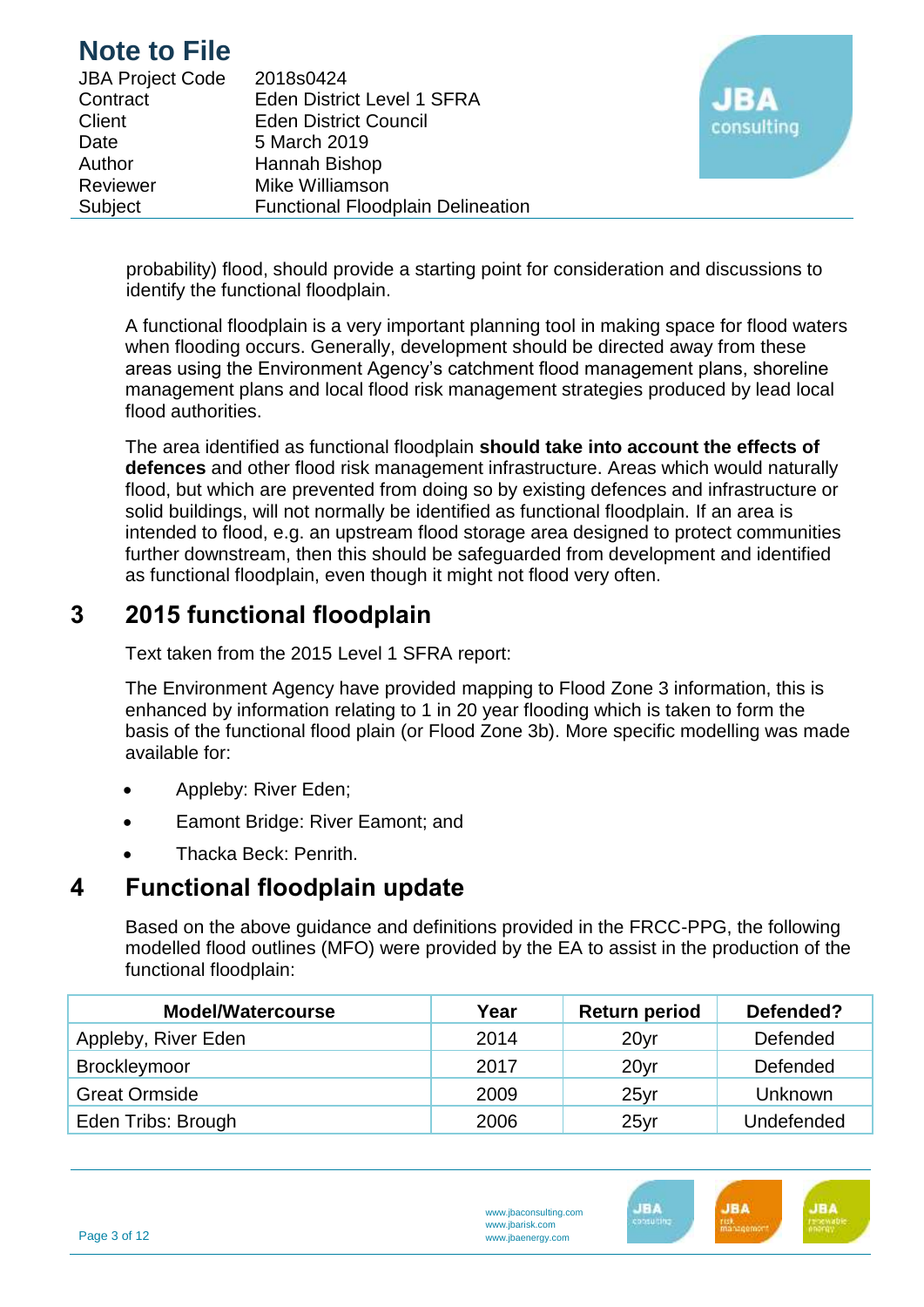| <b>JBA Project Code</b> | 2018s0424                                |
|-------------------------|------------------------------------------|
| Contract                | <b>Eden District Level 1 SFRA</b>        |
| Client                  | <b>Eden District Council</b>             |
| Date                    | 5 March 2019                             |
| Author                  | Hannah Bishop                            |
| Reviewer                | Mike Williamson                          |
| Subject                 | <b>Functional Floodplain Delineation</b> |



| <b>Model/Watercourse</b>                 | Year | <b>Return period</b> | Defended?  |
|------------------------------------------|------|----------------------|------------|
| Eden Tribs: Coupland                     | 2006 | 25yr                 | Undefended |
| Eden Tribs: Kirkby Thore                 | 2006 | 25yr                 | Undefended |
| Eden Tribs: Milburn                      | 2006 | 25yr                 | Undefended |
| Eden Tribs: Newton Reigny                | 2006 | $25$ yr              | Undefended |
| <b>Eden Tribs: Skirwith</b>              | 2006 | 25yr                 | Undefended |
| Eden Tribs: Warcop                       | 2006 | 25yr                 | Undefended |
| Eamont                                   | 2013 | 20yr                 | Defended   |
| Greystoke                                | 2015 | 20yr                 | Defended   |
| Kirkby Stephen                           | 2017 | 20yr                 | Defended   |
| Lowther                                  | 2006 | 25yr                 | Undefended |
| Maulds Meaburn and Crosby<br>Ravensworth | 2017 | 20yr                 | Undefended |
| Morland                                  | 2017 | 20yr                 | Undefended |
| Soulby                                   | 2017 | 20yr                 | Undefended |
| Stockdalewath                            | 2017 | 20yr                 | Undefended |
| <b>Thacka Beck, River Eamont</b>         | 2013 | 20yr                 | Defended   |

Along with the above MFOs, the following datasets were also interrogated to assist with the delineation:

- EA's Flood Map for Planning Flood Zone 3 (November 2018);
- Functional floodplain from previous SFRA was unavailable;
- EA Flood Storage Areas (FSA) (November 2018);
- EA Areas Benefitting from Defences (ABD) (November 2018);
- EA Historic Flood Map (HFM) (November 2018);
- EA Recorded Flood Outlines (RFO) (November 2018);
- Urban areas OSOpenMapLocal\_Raster (to remove currently developed areas and transport infrastructure from functional floodplain).

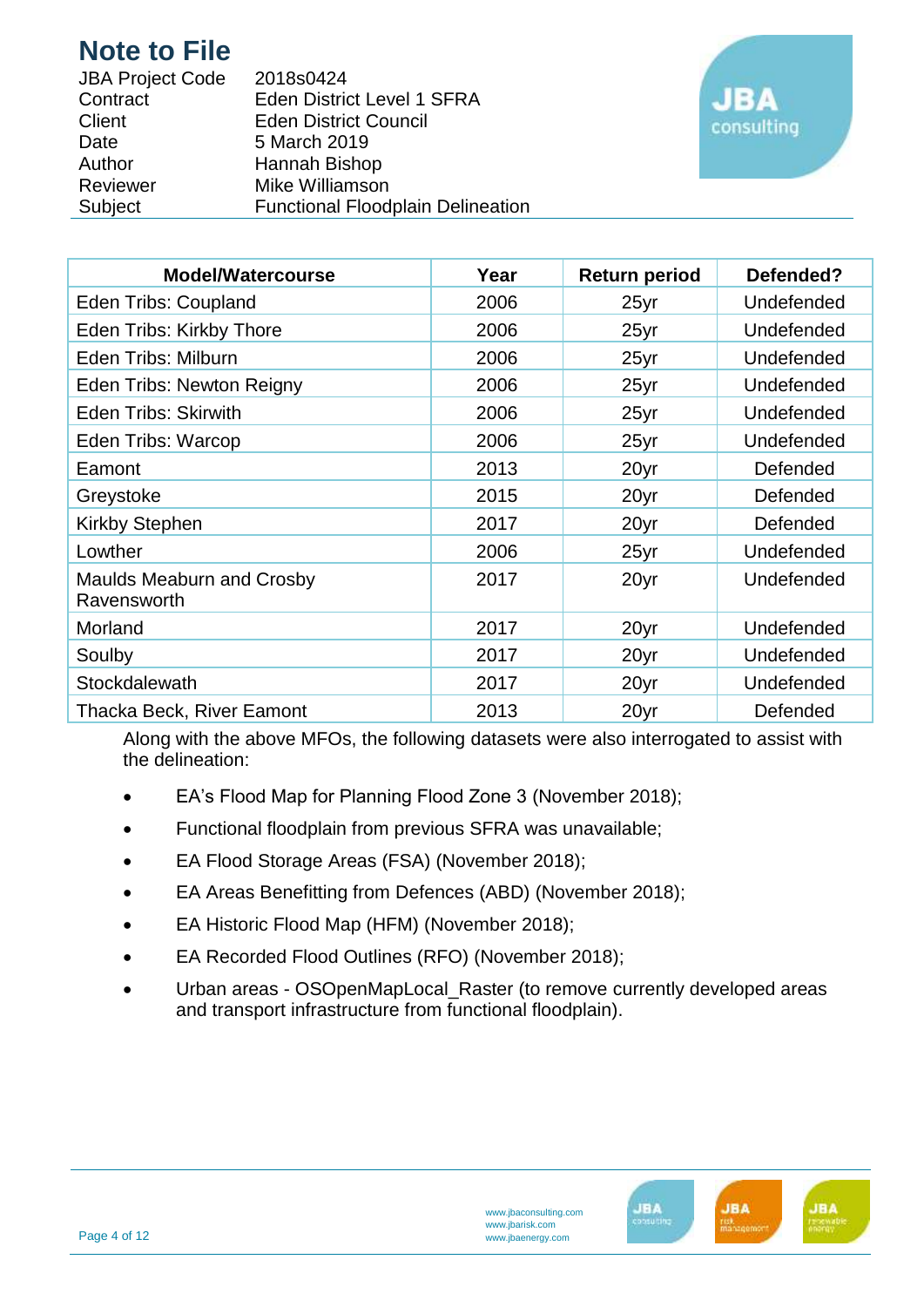| <b>JBA Project Code</b> | 2018s0424                                |
|-------------------------|------------------------------------------|
| Contract                | <b>Eden District Level 1 SFRA</b>        |
| Client                  | <b>Eden District Council</b>             |
| Date                    | 5 March 2019                             |
| Author                  | Hannah Bishop                            |
| Reviewer                | Mike Williamson                          |
| Subject                 | <b>Functional Floodplain Delineation</b> |



#### **4.1 GIS methodology**

- The above EA MFOs were merged together;
- Checked for consistency with Flood Zone 3 (November 2018 version). It was found that a number of MFOs were inconsistent with FZ3, therefore confirmation required from the EA. It appears that the Flood Map has not been updated with the appropriate models in the following locations (see Section 5 for screenshots of the locations):
	- Brock 2017 model, 20 year, defended MFO on River Petteril at Brockleymoor;
	- Maulds Meaburn and Crosby Ravensworth 2017 model, 20 year, undefended MFO on Lyvennet Beck near Maulds Meaburn (outside of YDNP);
	- Kirkby 2017 model, 20 year, undefended MFO on River Eden and Hartley Beck in Kirkby Stephen;
	- Moorland 2017 model, 20 year, undefended MFO on Morland Beck and Newby Beck at Newby and Morland;
	- Soulby 2017 model, 20 year, undefended MFO on Scandal Beck at Soulby;
	- Stockdalewath 2017 model, 20 year, undefended MFO on River Roe and River Ive.
- FSA dataset included in the outline one FSA at Townhead, Penrith; and
- The HFM dataset, where there are historical fluvially flooded areas.
- Recorded flood outline from Greystoke, March 2019
- OS Open Data OSOpenMapLocal Raster Dataset was used to identify urban areas and transport infrastructure to be removed from the functional floodplain.
- Checks on the geometry of the 3b outline were carried out to ensure geometric correctness of the outline.

**The functional floodplain outline should be assessed by the LPA, LLFA and the EA and any comments or questions should be referred back to JBA in order to agree on a final outline.**

**The extent of the functional floodplain outline produced from this SFRA should always be assessed in greater detail where any more detailed study such as a Level 2 SFRA or site-specific FRA are undertaken.**



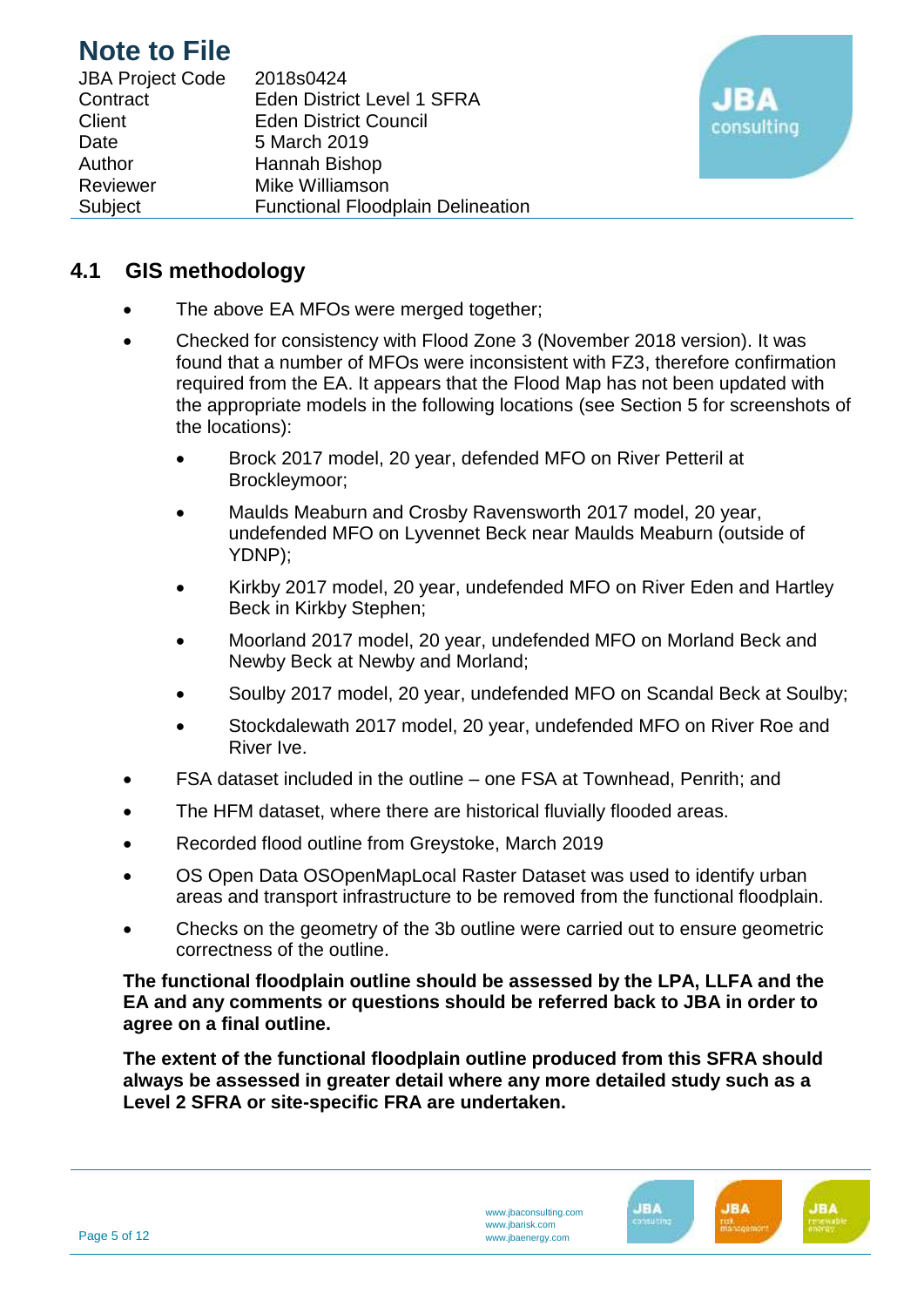| <b>JBA Project Code</b> | 2018s0424                                |
|-------------------------|------------------------------------------|
| Contract                | Eden District Level 1 SFRA               |
| Client                  | <b>Eden District Council</b>             |
| Date                    | 5 March 2019                             |
| Author                  | Hannah Bishop                            |
| Reviewer                | Mike Williamson                          |
| Subject                 | <b>Functional Floodplain Delineation</b> |



## **5. Queries for the EA on the draft outline**

There are several queries regarding EA datasets:

- Flood Map as described in Section 4.1, it is apparent that parts of Flood Zone 3 have not been updated with up-to-date modelling. We need an explanation as to why this is and whether the Flood Map will be getting updated for these areas in the near future. Screenshots of such areas are provided below.
- We have included areas of the EA Historic Flood Map (HFM) dataset within the functional floodplain outline. Please confirm whether this is appropriate.

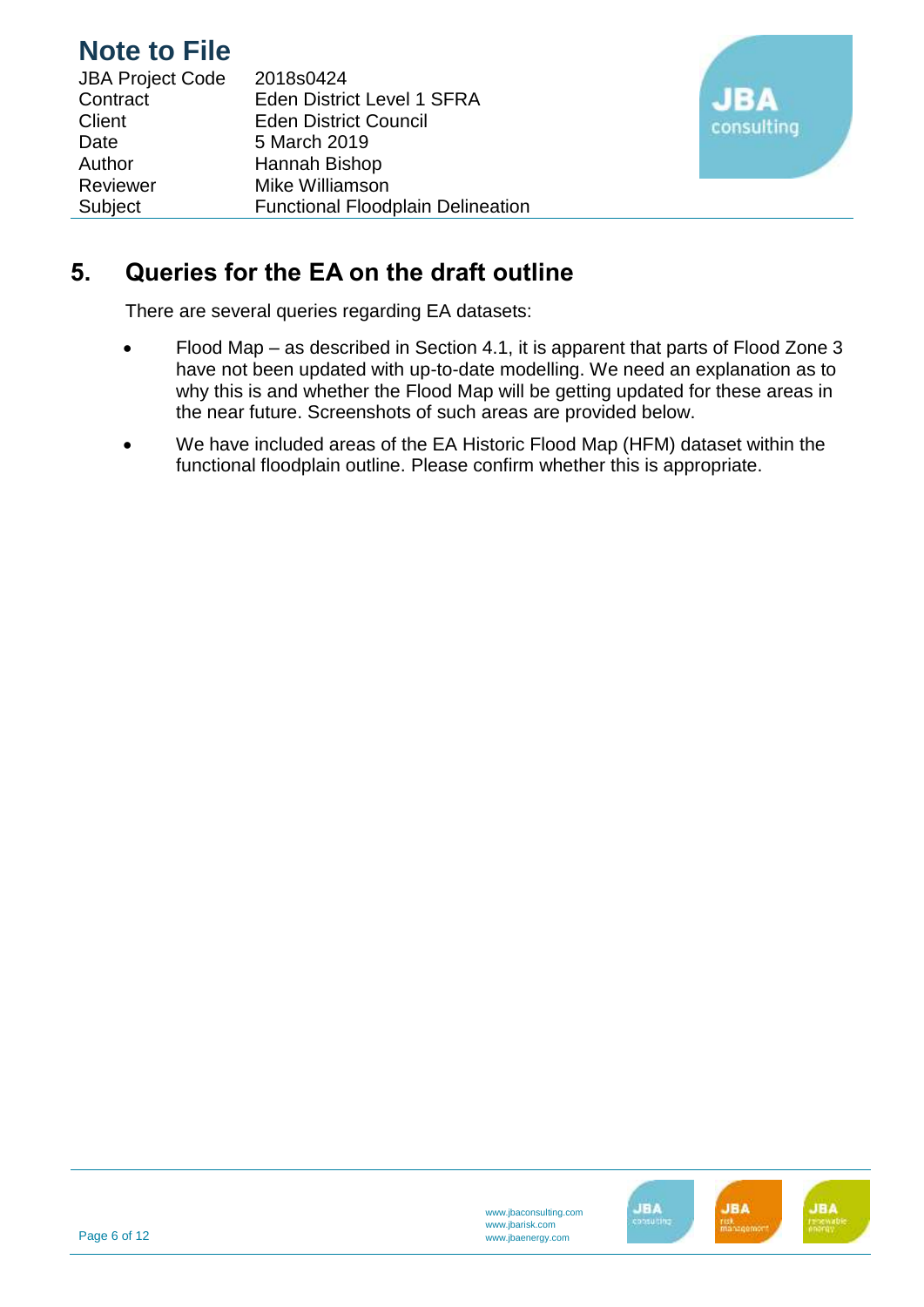| <b>JBA Project Code</b> | 2018s0424                                |
|-------------------------|------------------------------------------|
| Contract                | Eden District Level 1 SFRA               |
| Client                  | <b>Eden District Council</b>             |
| Date                    | 5 March 2019                             |
| Author                  | Hannah Bishop                            |
| Reviewer                | Mike Williamson                          |
| Subject                 | <b>Functional Floodplain Delineation</b> |



#### **Brock 2017**



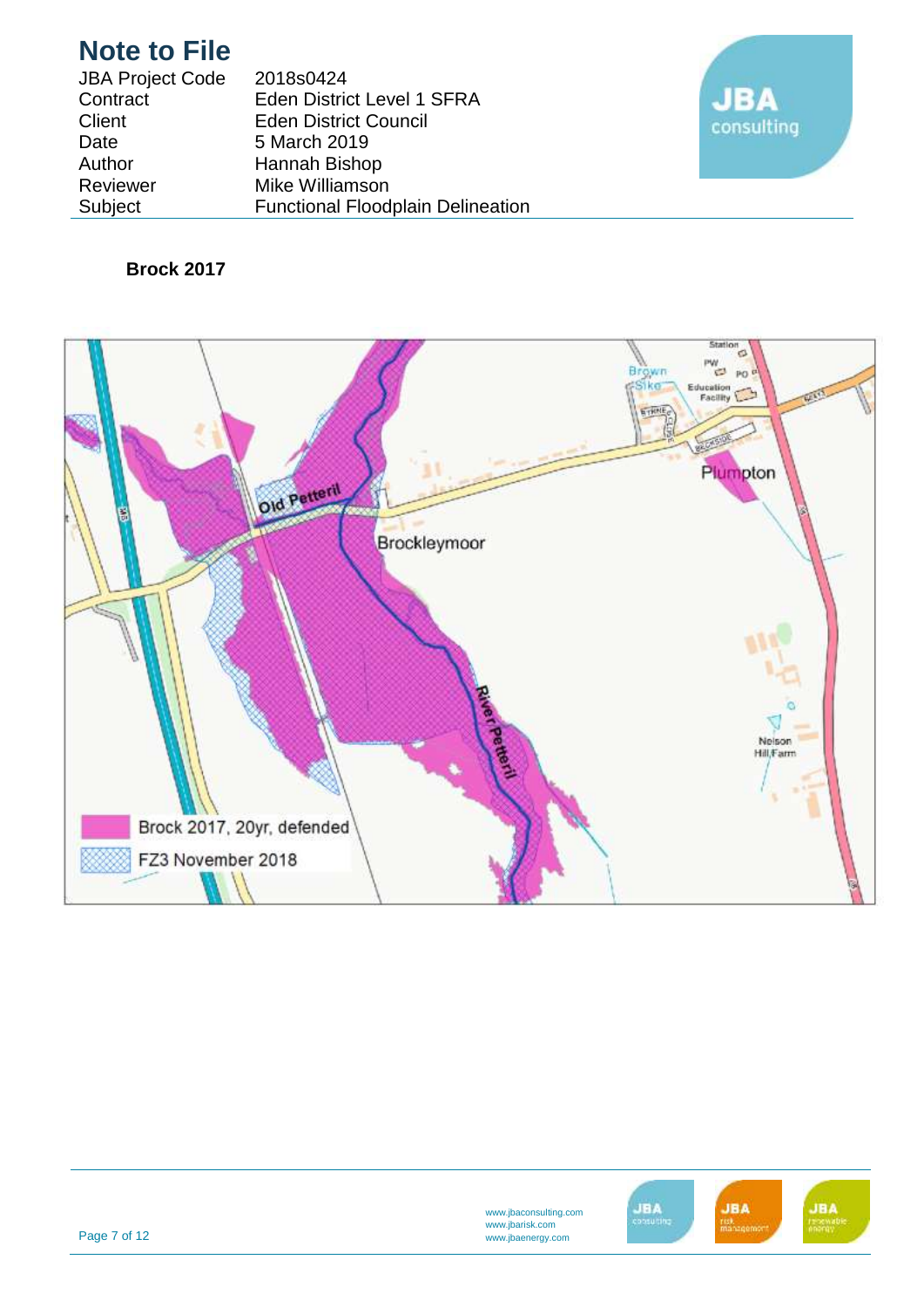| <b>JBA Project Code</b> | 2018s0424                                |
|-------------------------|------------------------------------------|
| Contract                | Eden District Level 1 SFRA               |
| Client                  | <b>Eden District Council</b>             |
| Date                    | 5 March 2019                             |
| Author                  | Hannah Bishop                            |
| Reviewer                | Mike Williamson                          |
| Subject                 | <b>Functional Floodplain Delineation</b> |



### **Crosby** 2017



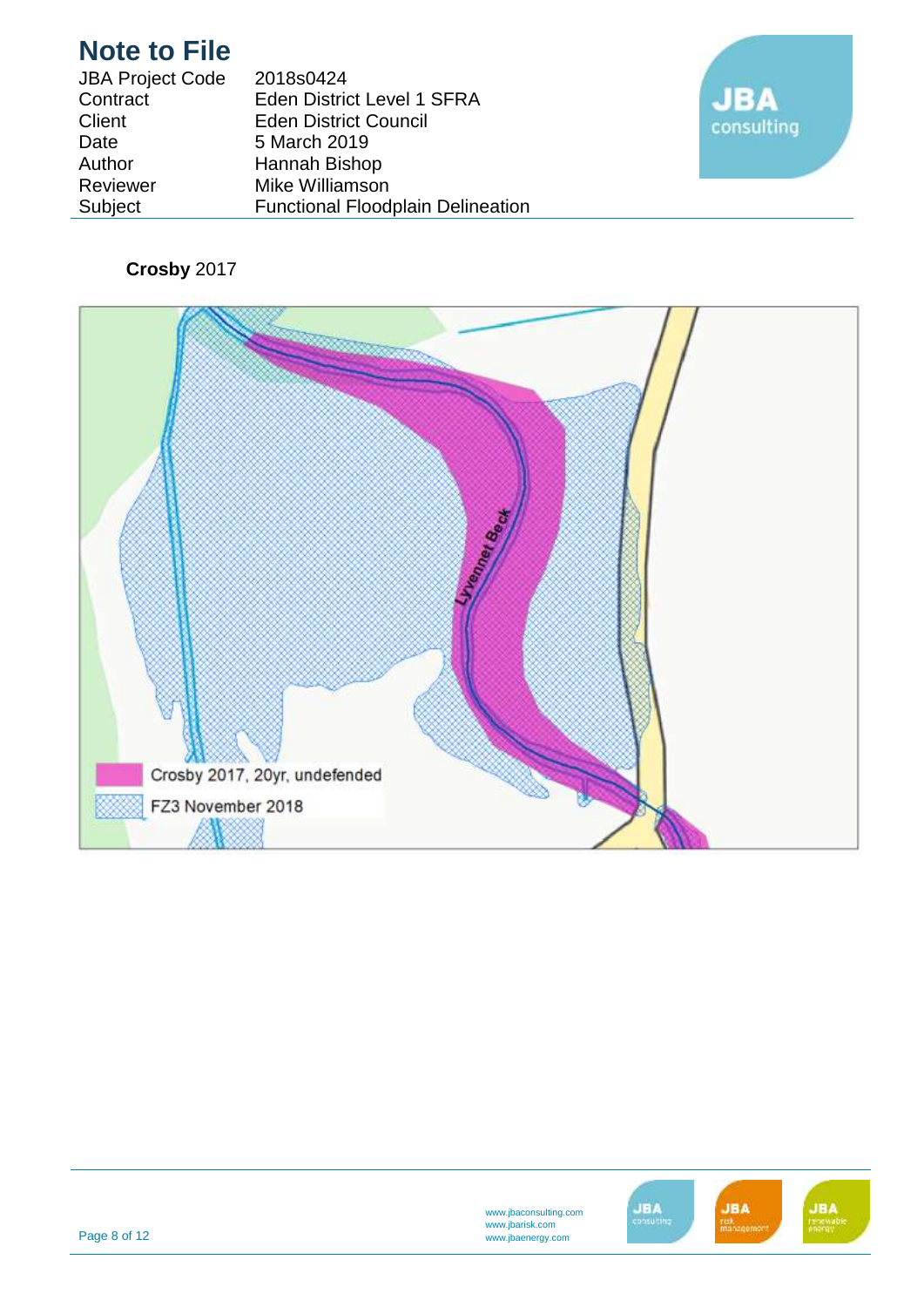| <b>JBA Project Code</b> | 2018s0424                                |
|-------------------------|------------------------------------------|
| Contract                | <b>Eden District Level 1 SFRA</b>        |
| Client                  | <b>Eden District Council</b>             |
| Date                    | 5 March 2019                             |
| Author                  | Hannah Bishop                            |
| Reviewer                | Mike Williamson                          |
| Subject                 | <b>Functional Floodplain Delineation</b> |



### Kirkby 2017



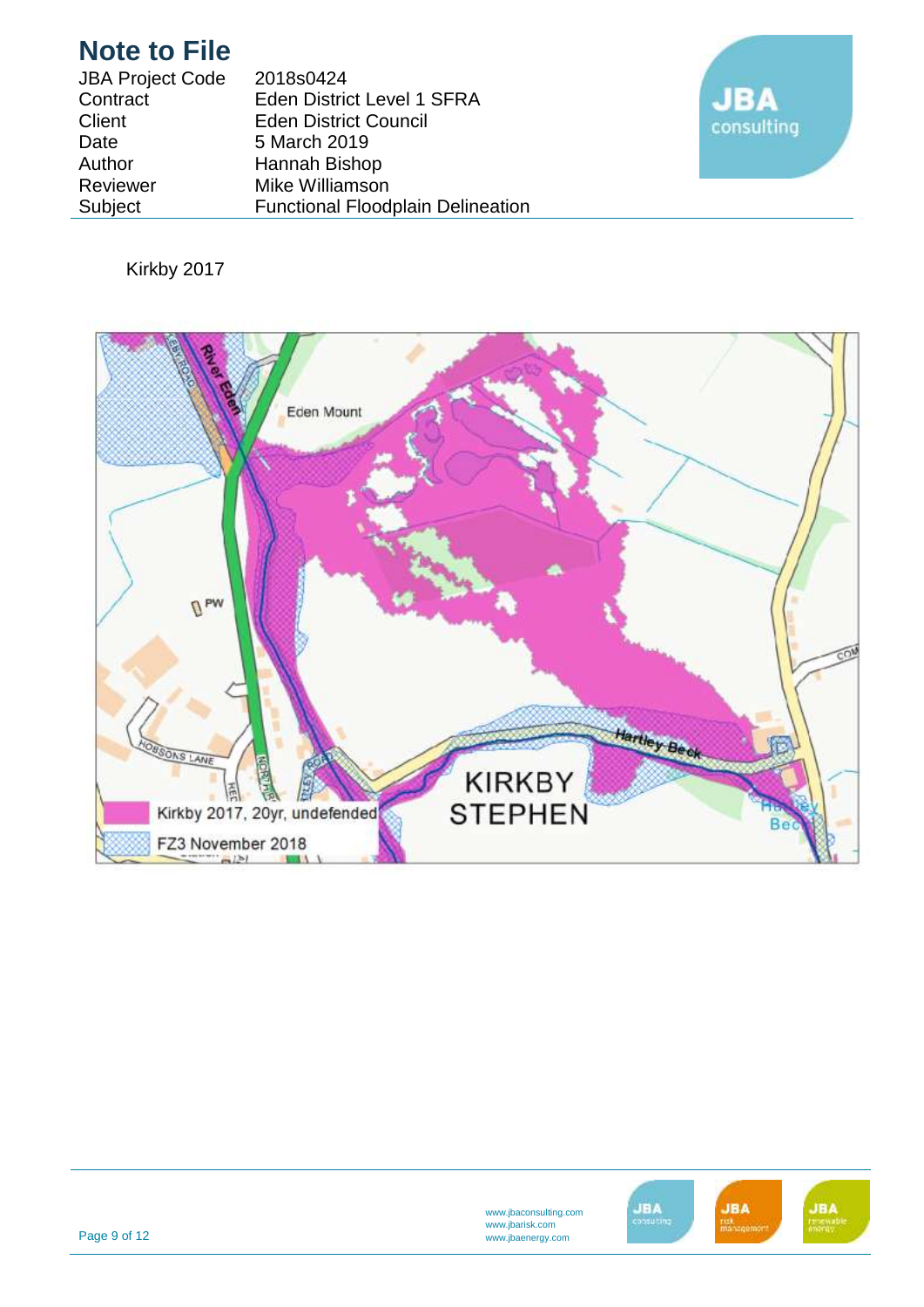| <b>JBA Project Code</b> | 2018s0424                                |
|-------------------------|------------------------------------------|
| Contract                | <b>Eden District Level 1 SFRA</b>        |
| Client                  | <b>Eden District Council</b>             |
| Date                    | 5 March 2019                             |
| Author                  | Hannah Bishop                            |
| Reviewer                | Mike Williamson                          |
| Subject                 | <b>Functional Floodplain Delineation</b> |

![](_page_9_Picture_2.jpeg)

#### **Morland 2017**

![](_page_9_Picture_4.jpeg)

![](_page_9_Picture_5.jpeg)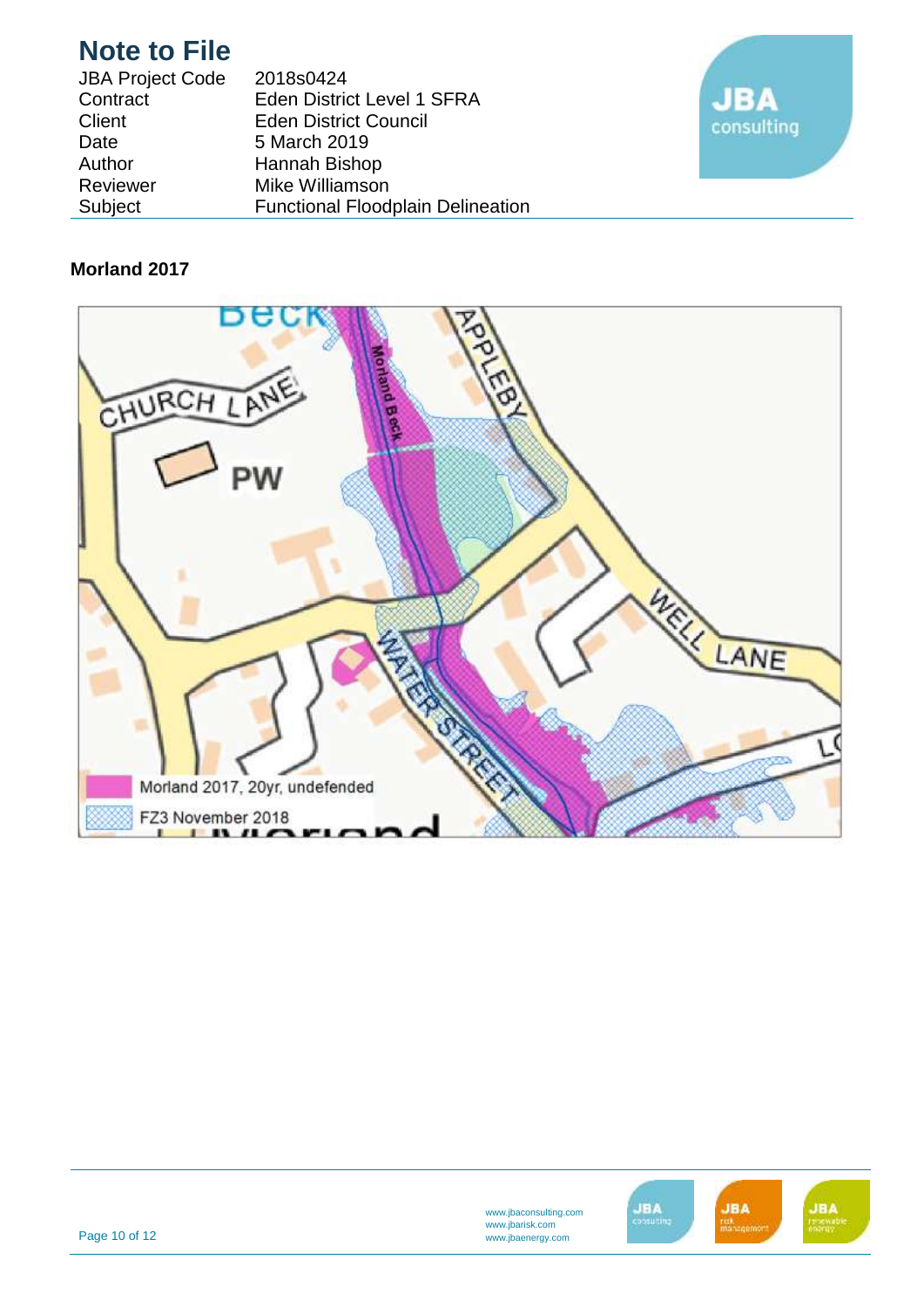| <b>JBA Project Code</b> | 2018s0424                                |
|-------------------------|------------------------------------------|
| Contract                | Eden District Level 1 SFRA               |
| Client                  | <b>Eden District Council</b>             |
| Date                    | 5 March 2019                             |
| Author                  | Hannah Bishop                            |
| Reviewer                | Mike Williamson                          |
| Subject                 | <b>Functional Floodplain Delineation</b> |

![](_page_10_Picture_2.jpeg)

### **Soulby 2017**

![](_page_10_Picture_4.jpeg)

![](_page_10_Picture_5.jpeg)

Page 11 of 12